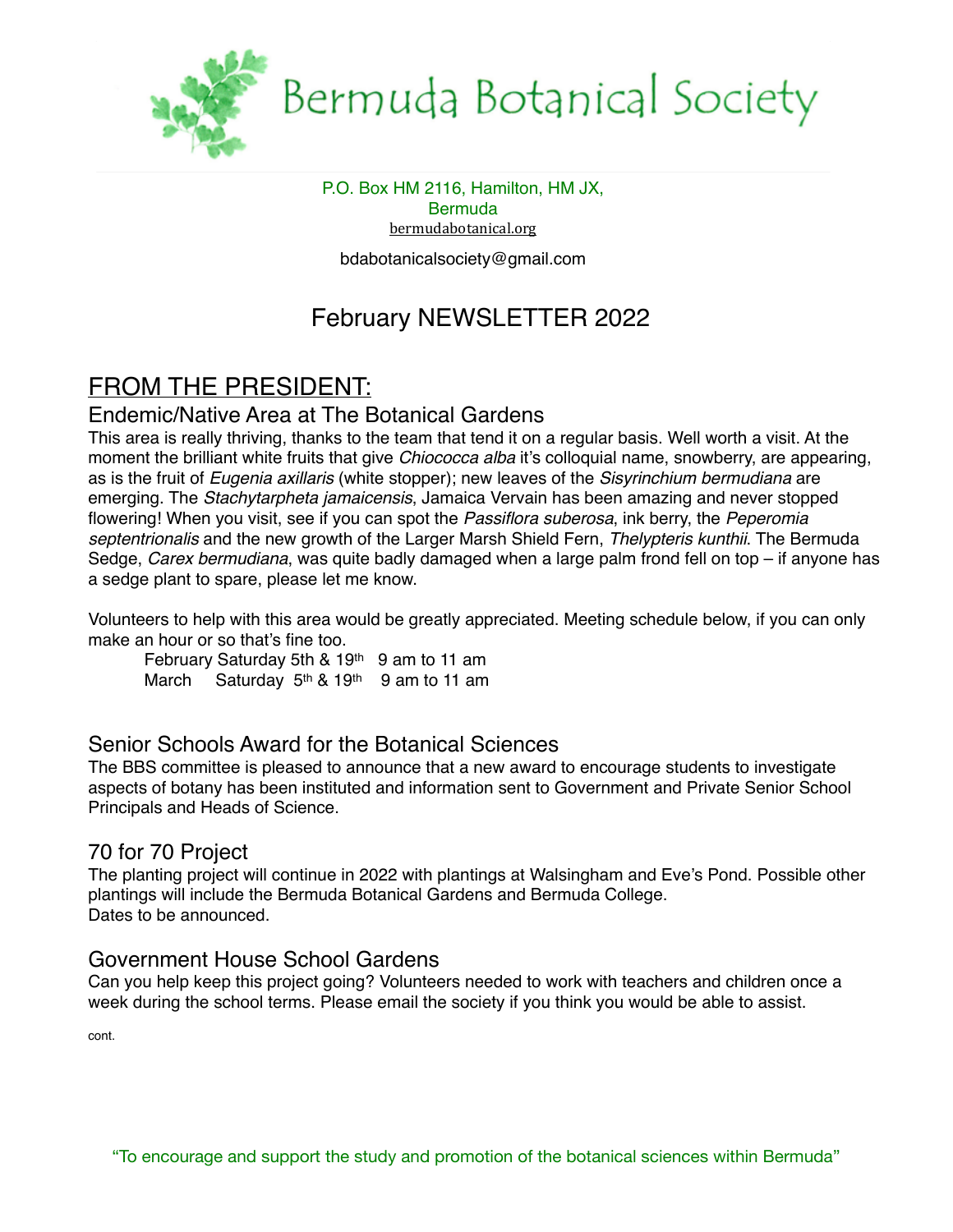### Citizen Science

In this project members, friends and anyone else is invited to look for the first flowering of the following common plants:

| Bermudiana            | Sisyrinchium bermudiana |
|-----------------------|-------------------------|
| <b>Surinam Cherry</b> | Eugenia uniflora        |
| Allspice              | Pimenta dioica          |
| <b>Bay Grape</b>      | Coccoloba uvifera       |
| Loquat                | Eriobotrya japonica     |

Report of sightings should include day, parish & if possible a photo. Send to [bdabotanicalsociety@gmail.com](mailto:bdabotanicalsociety@gmail.com), subject: Citizen Science.

#### Tree Tales Series II

The Tree Tales team has launched the second in the Tree Tales series, with a much improved display format. If you haven't already seen them, check out the southern end of Camden Lawn west, (Kapok tree area). Many thanks to Marlie Powell, Felicity Holmes and Jocelyn Morrison.

#### Jennifer Flood



#### **Remembering**

Danny Mannus 1928 - 2021, who served on the Executive Committee of the Botanical Society for several years, offering guidance with a steady and gentle hand.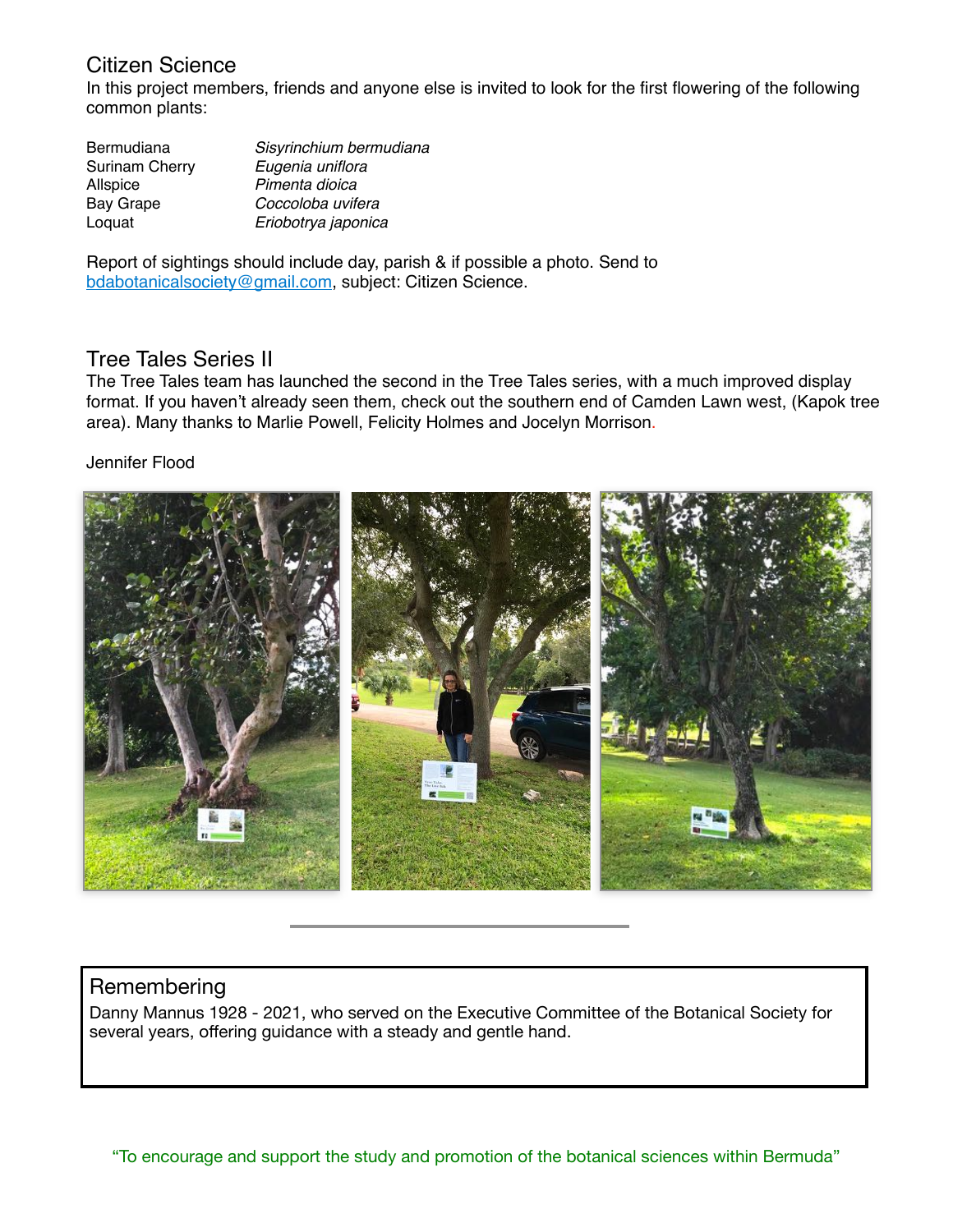### In our garden - Loquat, *Eriobotrya japonica* Diana Chudleigh - text and photos

February is the month to celebrate the loquat in Bermuda. Children enjoy picking its fruit along the wayside and I enjoy making loquat jam and chutney and stewing and freezing the fruit for future loquat pies, from the two trees in our garden.

Loquats are one of the many blessings of living in Bermuda.

The plant is originally from China though it has been cultivated in Japan for more than one thousand years. It was introduced by man to Bermuda where it has become naturalised, growing freely all over the island.

There are a couple of stories about its introduction here. Some believe that William Reid, who was the Governor of Bermuda from 1839 to 1846, introduced the plant from Malta whilst others that it arrived on a ship from Japan bound for England which came into St George's in distress in 1853

Whichever story you choose to believe, it prospered here. It is an attractive small tree with large oval leaves.



Loquat's membership of the Rosaceae family can be easily recognised by its flowers which are in bloom in November and December.

It is in the *Rosaceae*, or rose, family. It flowers in November and December and fruits from January to March.

The fruit is plum-like and is yellow or apricot-coloured when ripe and contains several small brown shiny seeds which have a slight almond flavour that provide depth to homemade loquat liqueur.

Our garden is exposed to wind from both the North Shore and Harrington Sound so our trees are planted in the slightly sheltered area in the middle of our garden where they are protected by hedges of Surinam cherry, *Eugenia uniflora*. We keep our trees topped so the fruit are easier to pick and are below the level of full force of the wind.



Loquats are ripe and ready for picking this month.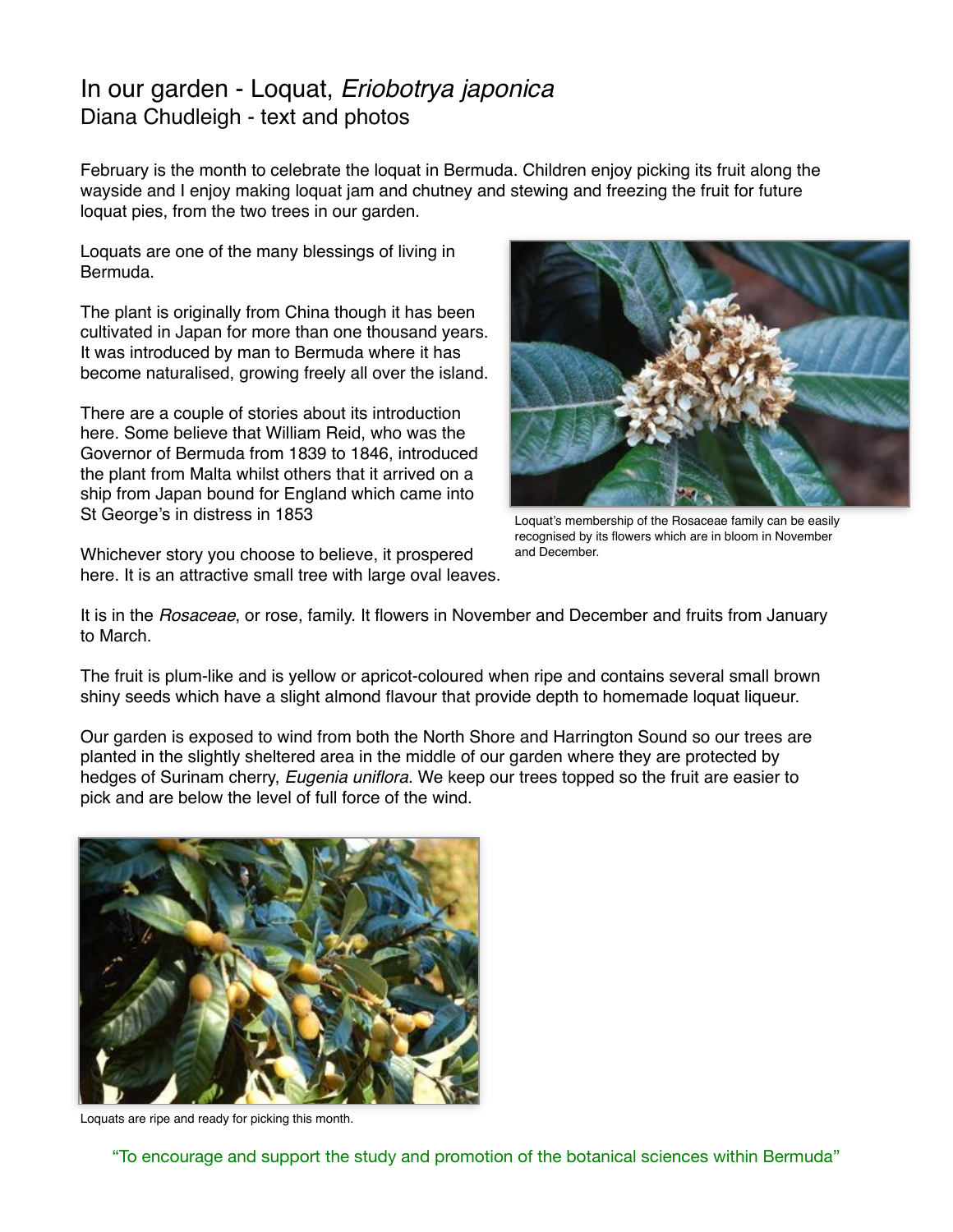### BURRS(Ed. note: this article is being repeated, with apologies, because of layout errors in Feb's issue.) George Peterich

Thinking about the ways how plants spread their seeds, one wonders how such a diversity came about. It is hard to understand that this happened without being intended from the beginning. The evolution theory tells us that what we observe has come into being by a continuous stream of random events. This means that words like design and solution do not fit into the theory of evolution.

But there is another way to look at the marvels of nature: the pragmatic way. A good example would be burrs. Burrs are spread, away from the mother plant, by being attached to the fur of animals, and as we humans know, by getting attached to our clothes, even to our shoelaces. Sometime in the 20<sup>th</sup> century, there was a man in Switzerland, who was bothered by burrs on his dog and his clothes and took a good look at them. His name is Georges de Mestral. What he saw were of course the burrs of the European Burdock plant, *Arctium lappa*. The small hooks on the burrs can be clearly seen, and he had the idea, that it would be worthwhile to copy this, because he could imagine practical use of it as a fastener.

The thought of making two different materials, one cloth with tiny loops and another with tiny hooks,. The loops were easy – cloth like that existed already, but the hooks took much longer to produce and had to be in large quantities on a strip of material. Finding a way to do that took many years, but he persisted and eventually succeeded. He named the new product Velcro (the name is composed from the French words *velours* and *crochet,* meaning velvet and hook) The commercial success also took long. It is worth it to read the whole story - you can find it on the Internet. Only after it went to the moon, did velcro become well known.

Here in Bermuda we have the Burrbush (*Triumfetta semitriloba,)* the May Weed (*Ammi majus*) and the Trefoil, (*Desmodium canadense)*, also called Creeping Beggarweed, Showy tick-trefoil. The small hooks on the seeds of Burrbush and May Weed can be seen by the naked eye or or with a magnifying glass. The small seedpods of the Trefoil are extremely sticky, and they seem to be covered with some glue. But under the microscope one can see that they are no exception: there are numerous, perhaps hundreds of tiny hooks. There is another trick of the seedpods: after they get dry, they can fall apart into separate pieces, each containing a seed.

Two photos: Trefoil, one showing the seedpods on the plant – they are about two centimetres long. And the other of one dry segment of a seedpod, actual size about 3 millimetres. This photo was taken with a microscope by Dr Robbie Smith at the Museum of Natural History.



"To encourage and support the study and promotion of the botanical sciences within Bermuda"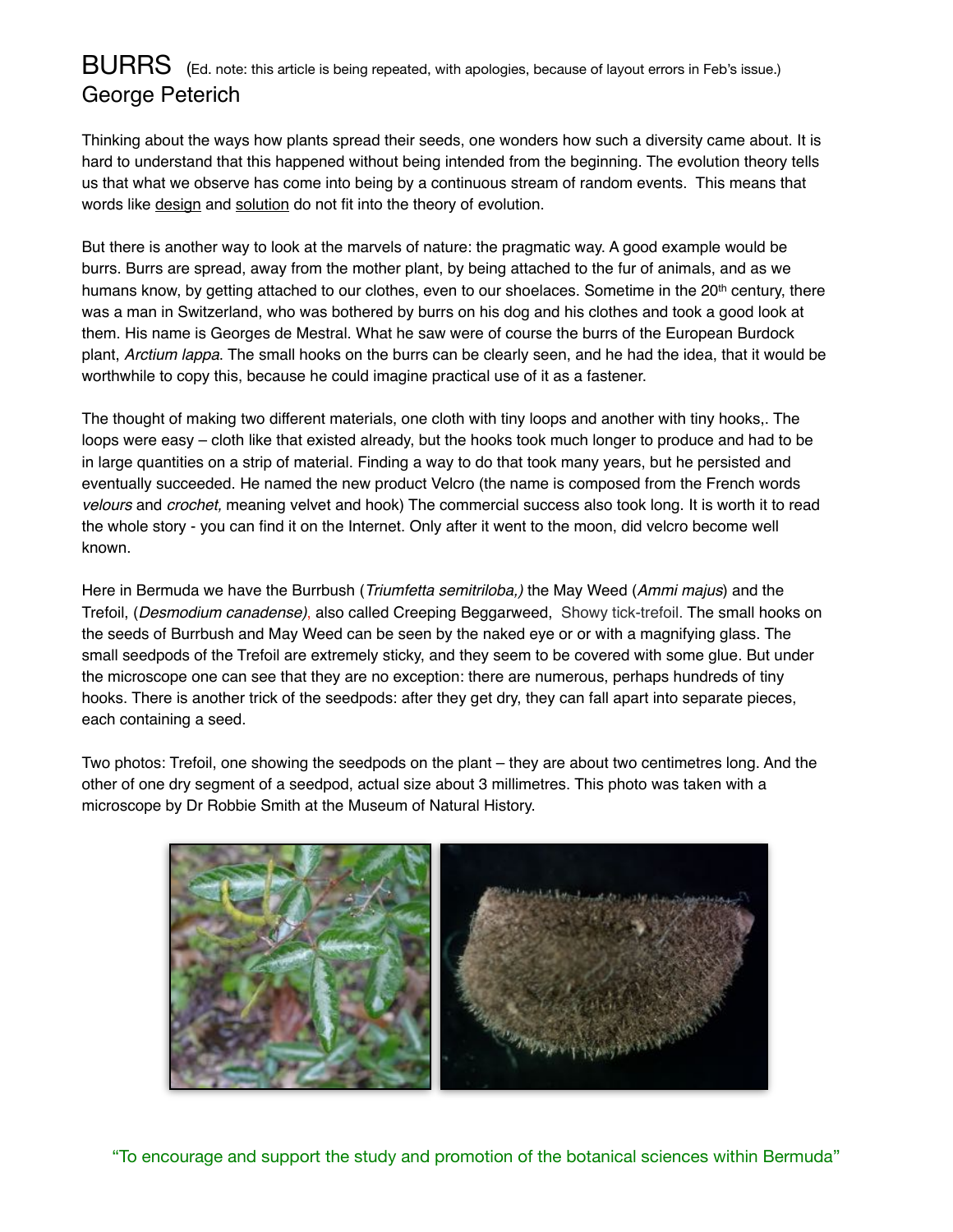### A Bit About Casuarinas in Bermuda Gary Taylor, M.F.C. text and photos

The name casuarina is actually the genus given to the species of trees that Bermuda conservationists love to hate, *Casuarina equisetifolia*. It comes from the trees' foliage looking like the plumage of the cassowary, genus *Casuarius*, a flightless bird native to northeastern Australia. Standing under casuarinas on a windy day, it is not difficult to understand why one of their common names is the Australian whistling or whispering pine. The 'whistling' comes from the wind blowing through what look like thousands of pine-like needles that are in fact branchlets. A closer look at these branchlets will reveal rings which are the tips of the leaf sheaths that cover the branchlets (photo right).

Casuarinas are now a large part of Bermuda's scenery, having replaced our Bermuda cedar as the most prominent tree on the island. According to former Bermuda governor (1872-1877), John Henry Lefroy, only a few were here during his tenure as governor, having possibly been

introduced from the West Indies. Casuarinas were introduced into

Detail of the leaf of *C. equisetifolia*, from Dörken, Veit & Parsons, Robert. (2017). Morpho-anatomical studies on the leaf reduction in Casuarina: the ecology of xeromorphy. Trees. 31. 10.1007/s00468-017-1535-5.

Mexico from their native East Asia or the South Pacific sometime before 1852, followed by the Caribbean in 1870. After the loss of nearly all of our Bermuda cedars to cedar blight in the middle of the 20<sup>th</sup> century, casuarinas were heavily planted in Bermuda to protect sensitive vegetation from heavy winds and salt spray, as well as to protect our shallow soil from erosion, a job that the cedars did well for thousands of years. Casuarinas have since become very invasive, spreading all over the island. The recent draft of Bermuda's Invasive Species Act, 2021, lists all casuarina species as restricted 'Category A' species, restricting anyone from reproducing, selling, supplying, or allowing the release or spread of any plants by anyone in Bermuda, unless by special permit.

Casuarinas can grow as much as eight feet per year, outpacing endemic trees like the cedar, which grows about a foot each year. Their rapid growth isn't the only thing that helps with their invasiveness. The trees are allelopathic, altering the ecosystem for their own benefit. Casuarinas produce large amounts of leaf litter that decomposes very slowly, leaving a very thick groundcover that severely inhibits the germination of most other plants' seeds. As if that weren't enough, as the litter breaks down it releases highly toxic selenium and salts into the soil that further discourage the germination and growth of most other plants. According to very recent research, our endemic great Bermuda land snails, *Poecilozonites bermudensis*, avoid areas overrun by casuarinas and their litter. This might be due to the toxicity of the casuarina's litter. What other ways might casuarinas be disturbing Bermuda's delicate ecosystems?





C. equisetifolia leaf litter *C. equisetifolia* looming overhead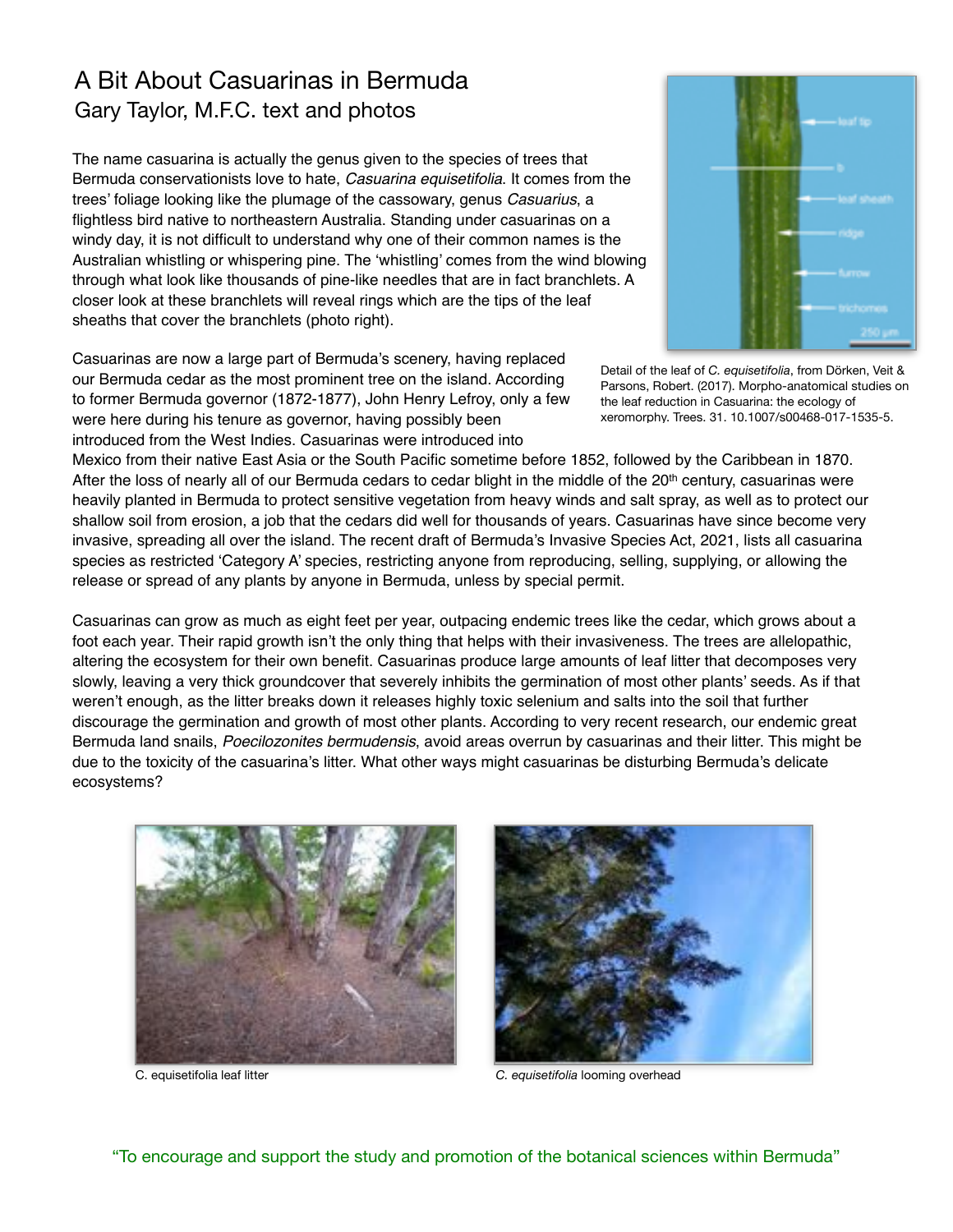### St. Andrew's Cross – One of Bermuda's Rarest Natives Alison Copeland - text and photos

Those who have visited the Botanical Society's native and endemic plant flowerbed at the Botanical Gardens recently may have noticed the addition of three small bushes of St. Andrew's Cross (*Hypericum hypericoides*). They appear to have settled in well, and are producing the characteristic X-shaped yellow flowers, from which this species gets its common name (Fig. 1). During the preparation of the text for the sign in the flowerbed, we had to pull together some information on the habitat of St. Andrew's Cross in Bermuda – and it is on that subject, I thought I would prepare this note.

The taxonomy and indigenous status of St. Andrew's Cross has changed many times over the years, which makes tracking it through the historic literature tricky. John Henry Lefroy used the names *Ascyrum Crux-Andrew* and *Ascyrum hypericoides* to refer to it in his 1884 *Botany of* 



St. Andrew's Cross flower in the Botanical Gardens, December 2021.

*Bermuda*. Later, Nathaniel Britton in his 1918 *Flora of Bermuda* applied the name *Ascyrum macrosepalum*. Dr. Britton published a paper in the Journal of the New York Botanical Garden in 1912 in which he describes *Ascyrum macrosepalum* – the Bermuda St. Andrew's Cross – as an endemic species, with sepals, leaves and seeds that differ from related species. More recently, the name *Hypericum hypericoides* has been applied to Bermuda's St. Andrew's Cross, and it is now considered a native rather than endemic species. *Hypericum hypericoides* is distributed in eastern North America, Central America and the Caribbean [\(POWO, 2022](https://powo.science.kew.org/taxon/urn:lsid:ipni.org:names:30080839-2)).

The distribution of St. Andrew's Cross on Bermuda was described broadly by Britton as "frequent in marshes and on hillsides" (Britton, 1918). Other writers give more detailed locations. Lefroy (1884) says "This pretty plant is abundant in Pembroke marsh, and not uncommon on hillsides in moist places...". Addison Verrill (1902) also gave Pembroke Marsh as a location for St. Andrew's Cross. In his description of the plants in Paget Marsh, Dr. A. B Rendle (1937) wrote "…in the drier parts of the marsh with the native *Psychotria ligustrifolia* and the endemic *Ascyrum macrosepalum*."

To these historic observations in Paget Marsh and Pembroke Marsh, we can add more recent data from Devonshire Marsh. During their island-wide vegetation survey from 1998 to 2000, the Bermuda Biodiversity Project (BBP) recorded St. Andrew's Cross at six sites; four spots in Devonshire Marsh, one point in Paget Marsh, and one place at Ferry Point Park. Unfortunately, all four of the points at Devonshire Marsh were in the area that burned during the fire in March 2018 (Fig. 2). Jeremy Madeiros had mentioned to me that historically St. Andrew's Cross was one of the first things to regenerate after a fire, but despite multiple visits to Devonshire Marsh throughout 2018, we never saw any. In fact I wrote an article for the Society's [May 2018 newsletter](https://www.bermudabotanicalsociety.org/wp-content/uploads/2019/03/BBS-2018-05.pdf) about these visits.

cont.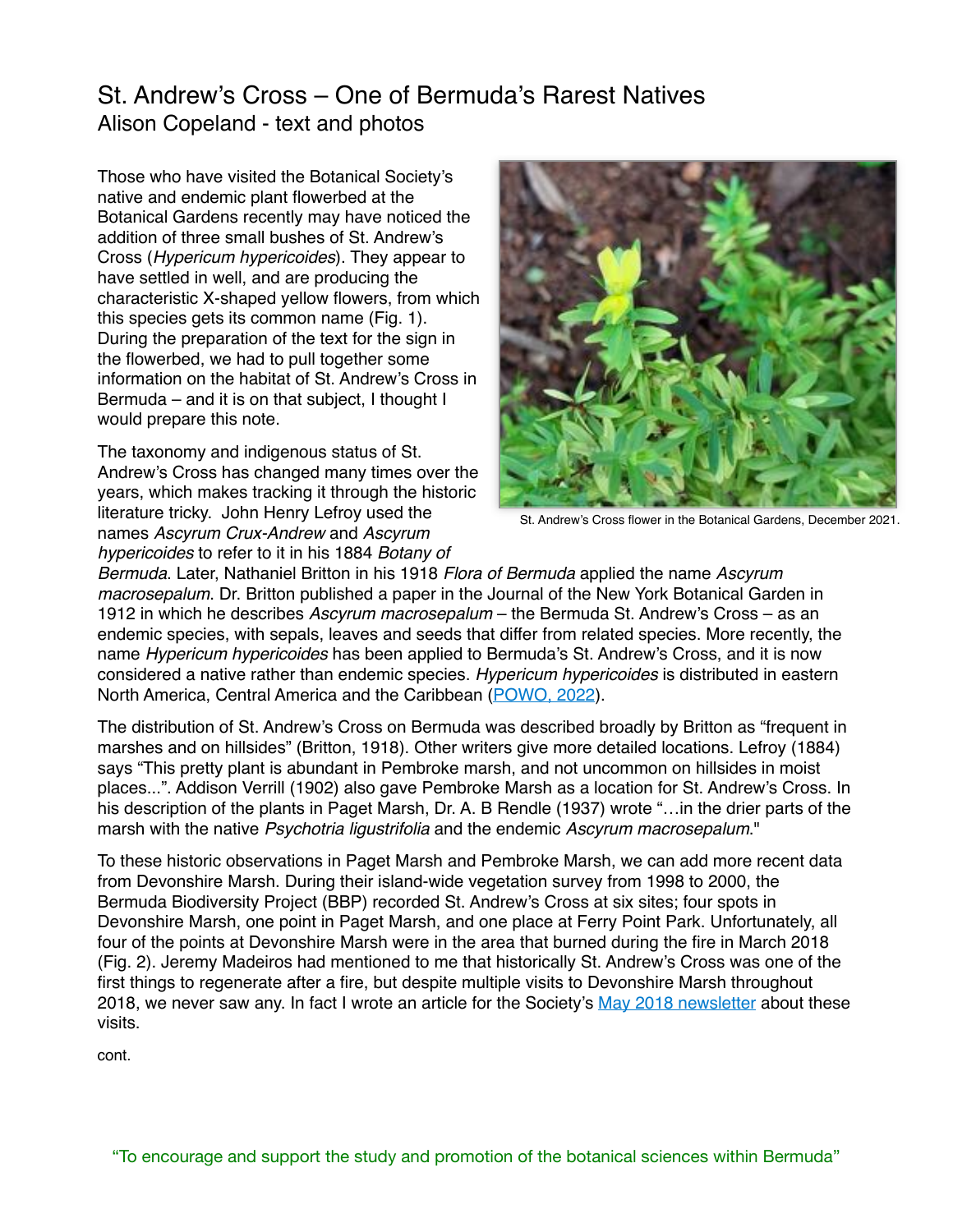

Figure 2: The Bermuda Biodiversity Project's four St. Andrew's Cross observations, plotted over drone imagery collected by the Department of Environment and Natural Resources in March 2018 following the Devonshire Marsh fire. The blue lines are the Audubon Society's nature reserves.

From reading the historic accounts of this species, it is clear that it has declined in abundance over time. We go from Lefroy calling it "abundant" in 1884, to Britton referring to it as "frequent" in 1918, to Rendle in 1937 saying "occurs ...; but I did not find it frequent, as described by Britton." More recently, the Bermuda Biodiversity Project surveyed 1,220 locations in various habitats around the island from 1998-2000 and only found this plant at six (0.5%) of them.

During my survey work for the Red Listing project (started in 2013) an intern and I mapped rare native and endemic plants at 1,171 locations around Bermuda, and the only St. Andrew's Cross plants we observed were nursery-raised plantings. We recorded St. Andrew's Cross planted at BAMZ, Pomander Road, the Arboretum, Windreach and Carter House (Copeland, 2021). A number of these have since died out. I am told it still grows at the Bermuda National Trust's Chaplin O'Neill nature reserve on Harbour Road in Warwick. Despite fairly intense searches at Paget Marsh and Devonshire Marsh during my almost 14 years with the Department of Environment and Natural Resources, St. Andrew's Cross remains a plant I have never seen growing wild.

#### **References**

Britton, N. L. 1918. [Flora of Bermuda](https://www.bermudabotanicalsociety.org/wp-content/uploads/2019/03/Flora-of-Bermuda-Britton.pdf) (Illustrated). Charles Scribner's Sons, New York USA. pp.585.

Copeland, A. I. 2021. Observations of the native plants protected by the Bermuda Protected Species Act 2003 during the period 2013-2020. Technical Report of the Biodiversity Section, Department of Environment and Natural Resources, Government of Bermuda. Flatts, Bermuda. 106 pages. This is Contribution #294, Bermuda Biodiversity Project (BBP), Bermuda Aquarium, Museum and Zoo, Department of Environment and Natural Resources. [http://dx.doi.org/10.13140/RG.2.2.24762.72646](http://dx.doi.org/10.13140/RG.2.2.24762.72646%20)

Lefroy, J. H. 1884. [The Botany of Bermuda Part II.](https://www.bermudabotanicalsociety.org/wp-content/uploads/2019/03/The-Botany-of-Bermuda-Lefroy-1884.pdf) Bull. Nat. Mus. No.25-3.

POWO. 2022. Plants of the World Online. Facilitated by the Royal Botanic Gardens, Kew. Published on the internet; http://www.plantsoftheworldonline.org . Retrieved 22nd January 2022. St. Andrew's Cross link: [https://powo.science.kew.org/taxon/](https://powo.science.kew.org/taxon/urn:lsid:ipni.org:names:30080839-2) [urn:lsid:ipni.org:names:30080839-2](https://powo.science.kew.org/taxon/urn:lsid:ipni.org:names:30080839-2).

Rendle, A. B. 1937. [Notes on the flora of the Bermudas](https://bermudabotanicalsociety.org/wp-content/uploads/2021/05/Flora-of-Bermuda-Rendle-1937.pdf). Dept. of Agriculture Bermuda. Extracts from the Journal of Botany Feb-Apr 1936. BAMZ#938.

"To encourage and support the study and promotion of the botanical sciences within Bermuda"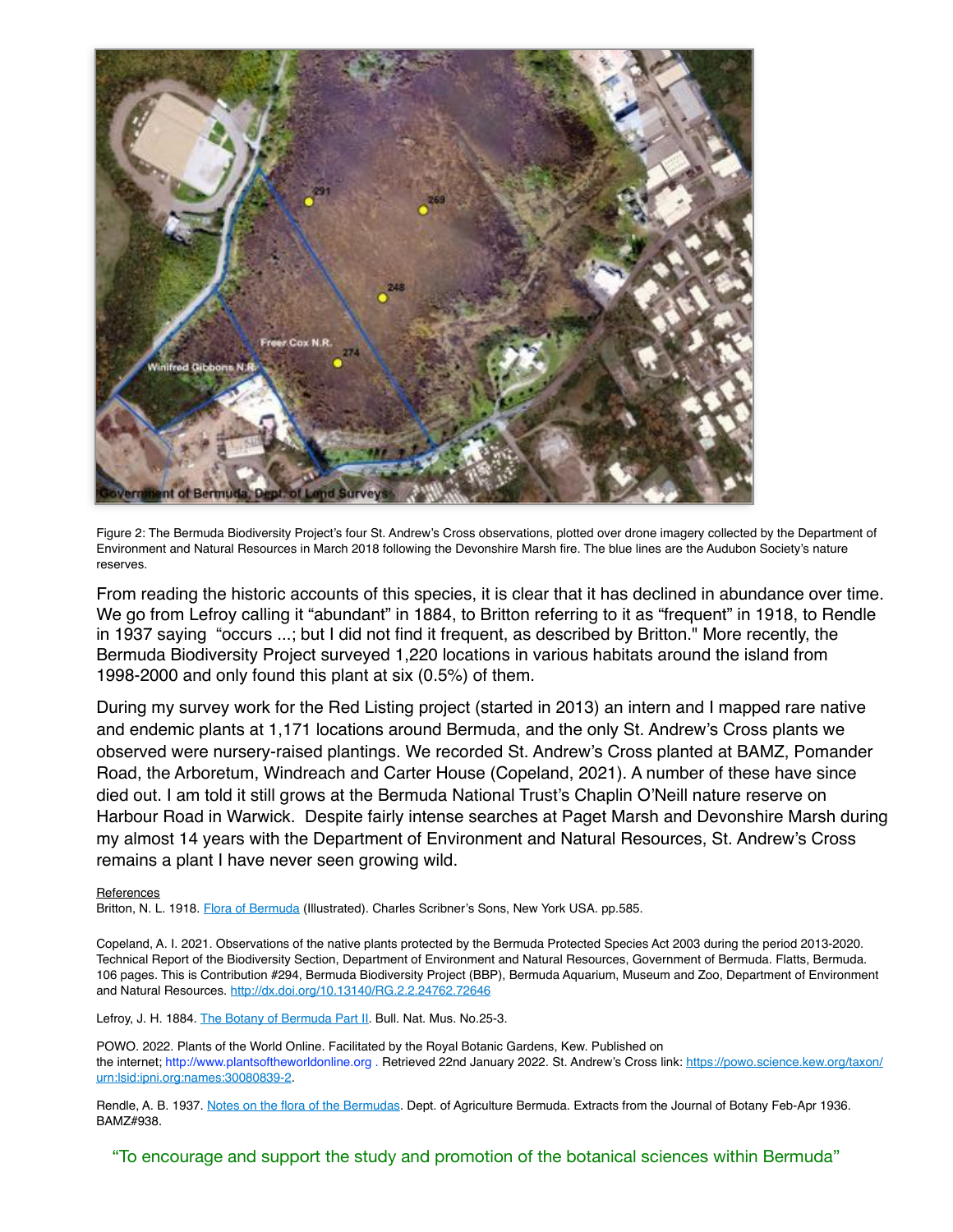### *Ceiba pentandra*, Kapok Jennifer Flood - text and photo

Thanks to those members who responded to requests for the whereabouts of Kapok's in Bermuda to assist the research of Bill Davidson, (William V. Davidson, Chair (retired), Dept. of Geography & Anthropology, Louisiana State University, Baton Rouge, Louisiana).

Bill had hoped to visit Bermuda late January, circumstances prevented this, but the Bermuda National Trust hosted a zoom presentation where he spoke about his work throughout the Caribbean region. A fascinating look at the people/kapok connections. Bill's publications on Caribbean can be found at<http://williamvdavidson.com/publications> scroll to the end for his papers on *Ceiba.*

Myles Darrell of the BNT has created this amazing map of kapoks in Bermuda to be found at:

[https://www.google.com/maps/d/u/0/viewer?](https://www.google.com/maps/d/u/0/viewer?mid=1iV5J7n1m5Glry6MfkeIsG3cww1PQQVW5&ll=32.34877632646172%2C-64.72516105277498&z=12) [mid=1iV5J7n1m5Glry6MfkeIsG3cww1PQQVW5&ll=32.34877632646172](https://www.google.com/maps/d/u/0/viewer?mid=1iV5J7n1m5Glry6MfkeIsG3cww1PQQVW5&ll=32.34877632646172%2C-64.72516105277498&z=12) [%2C-64.72516105277498&z=12](https://www.google.com/maps/d/u/0/viewer?mid=1iV5J7n1m5Glry6MfkeIsG3cww1PQQVW5&ll=32.34877632646172%2C-64.72516105277498&z=12)



George Peterich next to the Kapok on the eastern side of Camden Lawn, Botanical **Gardens** 

#### **Miscellany**

Looking for Elderberry fruit:

Wendy McLeod ([island.clan@mac.com](mailto:island.clan@mac.com)) is very interested in planting shrubs and trees which produce edibles. At a meeting of the Botanical Society she met a lady who had an elderberry from which she made jam and cordial. If you know who this might be, can you ask her to contact Wendy who would like to get some seeds.

#### Thank you from Jocelyn Morrison:

A note of Thanks to all members unable to be at the AGM on Saturday, November 20th. ……Thank you to all those who have participated consistently or randomly. Every little part played counts towards the whole. Thank you to each Committee member but in particular *a big thank you to Jennifer* for all the behind the scenes work done to keep the momentum of programmes in motion.

### **Activities:**

**February** Sunday 20th (rain date 27th): Join us for a **Tail-gate Tea** - an outdoor opportunity to catch up with fellow members. Bring your own thermos of tea (or preferred beverage). A few tea treats will be provided. Location: St. Georges, Penno's Wharf Parking Lot (enter near Godet and Young Hardware Store). Sign up: bdabotanicalsociety@gmail.com. subject: Tailgate

**March**: to be announced

**April** 3rd (rain date 10th): **Guided walk of the South Shore dune**s with Lisa Greene. Come and learn about the plants, geology and natural history of this coastal area. Sign up: bdabotanicalsociety@gmail.com subject: South Shore dunes

#### **May**: **Red Listing Bermuda's Endemic Plants** with Alison Copeland

Government Covid-restrictions will apply and limit the number of people who can attend.

"To encourage and support the study and promotion of the botanical sciences within Bermuda"